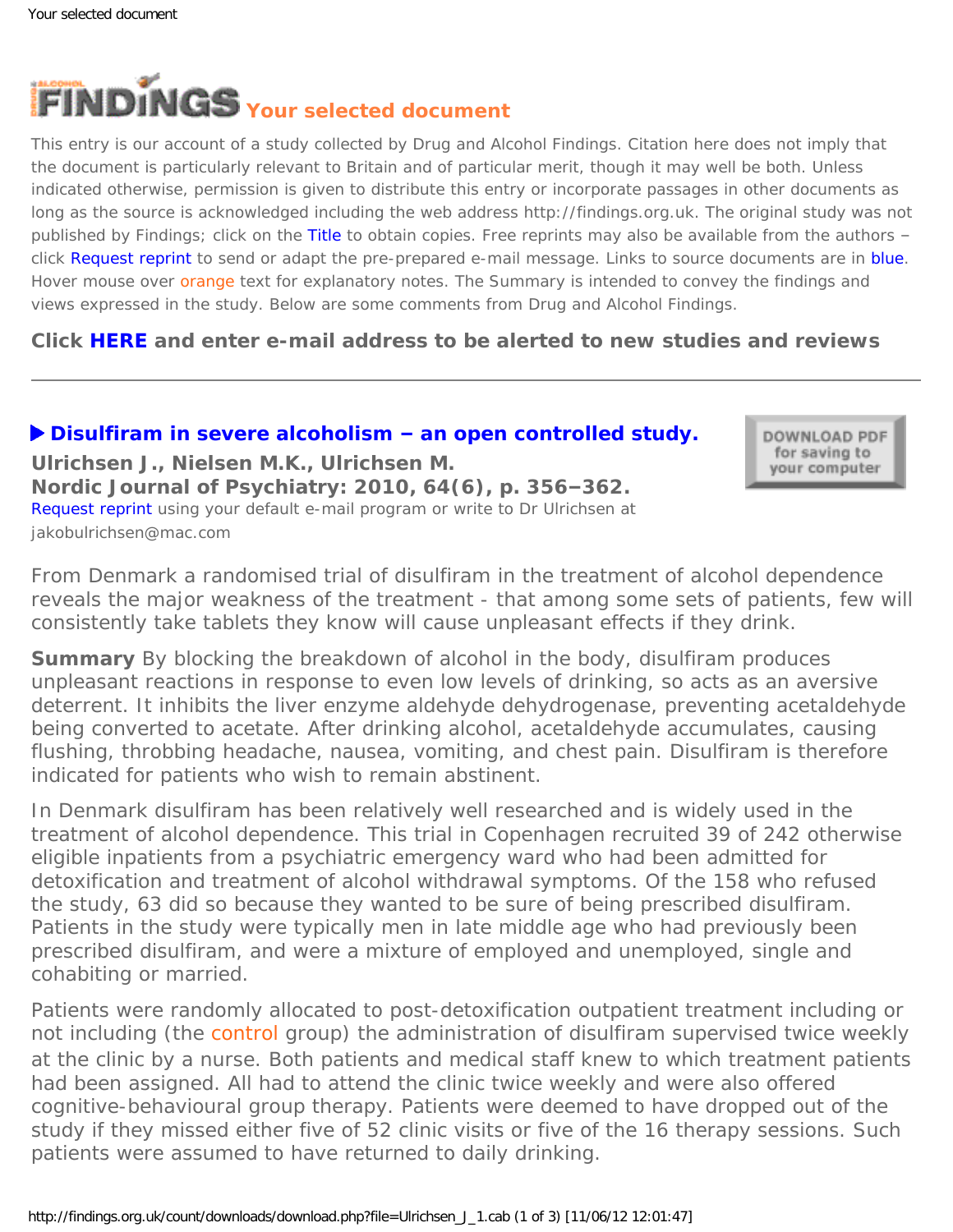## **Main findings**

All but two of the 19 disulfiram patients started group therapy and seven (versus 10 of 20 controls) completed it. Five disulfiram patients and four controls remained abstinent throughout the six-month treatment and follow-up period and both groups avoided drinking on average on 100 days. On average the disulfiram patients started drinking again sooner (after about 11 weeks versus nearly 14), but this difference and none of the other differences was reliable enough to be statistically significant. During the six months, five patients from the disulfiram group and seven from the control group were re-admitted to the psychiatric emergency ward for the treatment of alcohol withdrawal symptoms.

Eleven of the 19 disulfiram patients reported side-effects at half or more of their clinic visits. All complained of gastrointestinal disturbances and a few experienced other symptoms they attributed to the drug. For seven patients side effects led doses to be reduced from 800mg to 400mg or 200mg twice weekly. However, no serious adverse effects were found, including no serious instances of the alcohol–disulfiram interaction. Four of the seven patients from the disulfiram group who completed the study asked to continue the treatment.

## **The authors' conclusions**

Six months of supervised disulfiram administration did not affect treatment outcome in this population of patients severely affected by alcohol addiction. No significant differences between disulfiram and control group were found regarding the number of patients totally abstinent, time to first drink, alcohol-free days, and treatment completion. It may still be the case that patients who are highly motivated to take it may benefit from this drug, but using disulfiram as the first line of treatment in all patients – often the case in Denmark – seems questionable.

Results may have been biased by the large number of patients (many more than who entered the study) who refused the study because they wanted to be treated with disulfiram, perhaps leaving a relatively unmotivated set of participants not ready to respond well to disulfiram. Among these patients there was even a non-significant tendency for those prescribed disulfiram to drop out and/or return more quickly to drinking.

FINDINGS Apart from the possible selection bias mentioned by the authors resulting perhaps in patients not motivated to take disulfiram, it should be remembered that these patients were detoxified not because they had attended the hospital to resolve their dependence on alcohol, but because this dependence had led to withdrawal symptoms which required emergency treatment. For both reasons, the 39 who made their ways in to the study may have been particularly unpromising candidates for the treatment. Among other sets of patients the drug has sometimes proved an effective aid to abstinence.

For more on disulfiram treatment of alcohol dependence and in particular on British studies and quidance, see this [Findings analysis](https://findings.org.uk/count/downloads/download.php?file=Jorgensen_CH_1.txt) of a review of relevant studies.

Last revised 04 June 2012